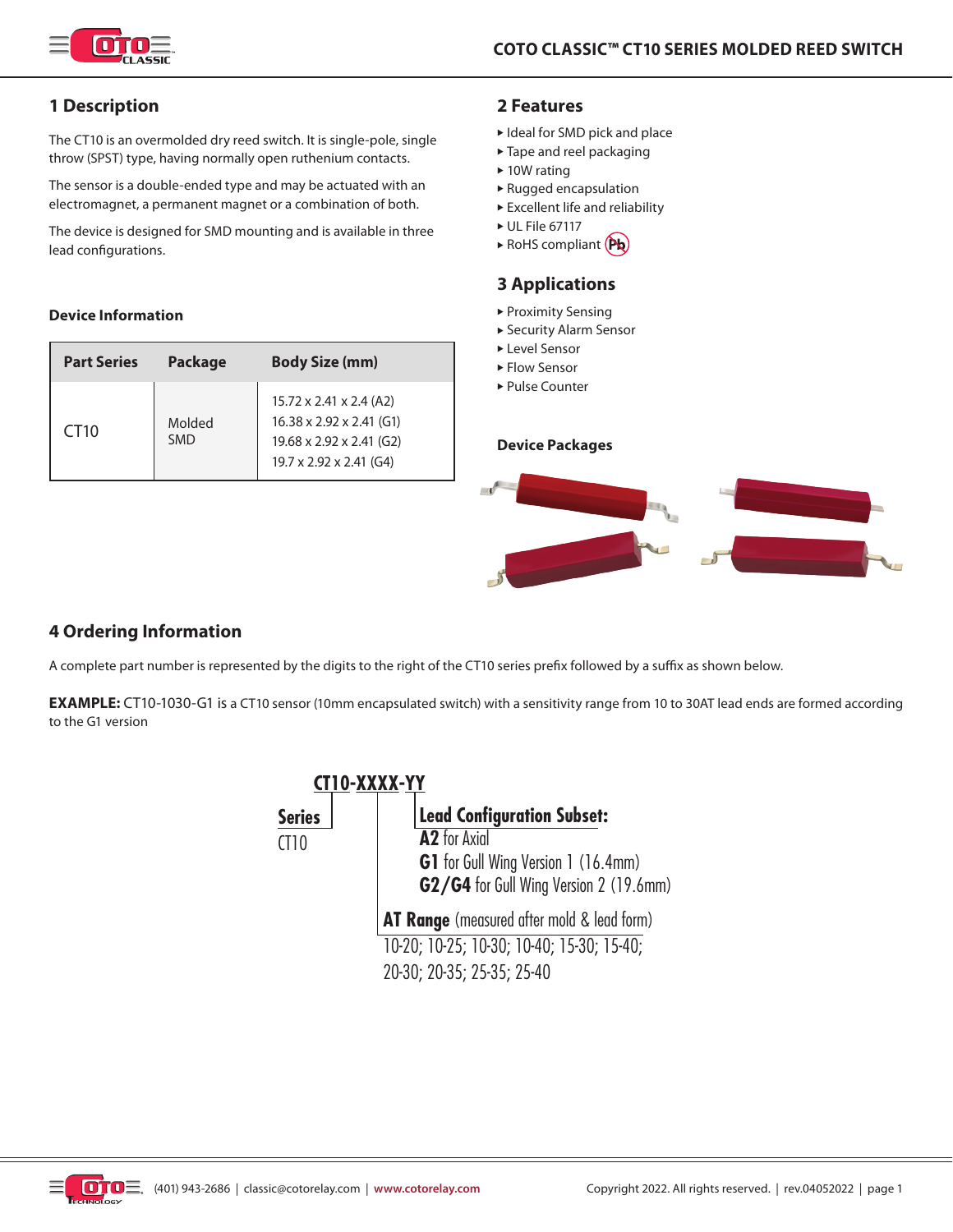

# **5 Specifications for CT10**

## **5.1 Operating / Environmental Ratings for CT10-XXXX-YY**

| <b>Parameters</b>            | <b>Units</b> | <b>Min</b> | <b>Type</b> | <b>Max</b> |
|------------------------------|--------------|------------|-------------|------------|
| <b>Operating Range</b>       | AT           | 10         |             | 40         |
| Release Range                | AT           | 3          |             | 39         |
| <b>Storage Temperature</b>   | $\circ$ C    | $-40$      |             | 125        |
| <b>Operating Temperature</b> | $\circ$      | $-40$      |             | 125        |
| <b>Vibration Resistance</b>  | G            |            | 10          |            |
| <b>Shock Resistance</b>      | G            |            | 100         |            |

#### **Notes:**

1. AT values measured using a Philips 10JK coil.

2. Surface mount component processing temperature Model G1 & G2: 500°F(260°C) max peak; Model G4 & A2: 439°F(226°C) max peak. See Section 8 for Profile Recommendations.

3. Temperature measured on leads where lead exits molded package.

## **5.2 Electrical Characteristics for CT10-XXXX-YY**

| <b>Parameters</b>              | <b>Units</b>          | <b>Min</b>      | <b>Typ</b> | <b>Max</b> |
|--------------------------------|-----------------------|-----------------|------------|------------|
| <b>Switched Power</b>          | W                     |                 |            | 10         |
| Switched Voltage DC            | $\vee$                |                 |            | 200        |
| Switched Voltage AC, RMS value | V                     |                 |            | 140        |
| <b>Switched Current DC</b>     | mA                    |                 |            | 500        |
| Switched Current AC, RMS value | mA                    |                 |            | 500        |
| Carry Current DC               | m <sub>A</sub>        |                 |            | 500        |
| Breakdown Voltage              | $\vee$                | 230             |            |            |
| Life Expectancy @ 1V, 10mA     | 10 <sup>6</sup> hours | 1000            |            |            |
| Life Expectancy @ 10V, 10mA    | 10 <sup>6</sup> hours | 500             |            |            |
| <b>Contact Resistance</b>      | $m\Omega$             |                 |            | 200        |
| <b>Insulation Resistance</b>   | $M\Omega$             | 10 <sup>6</sup> |            |            |
| Dielectric Strength            | <b>VDC</b>            | 230             |            |            |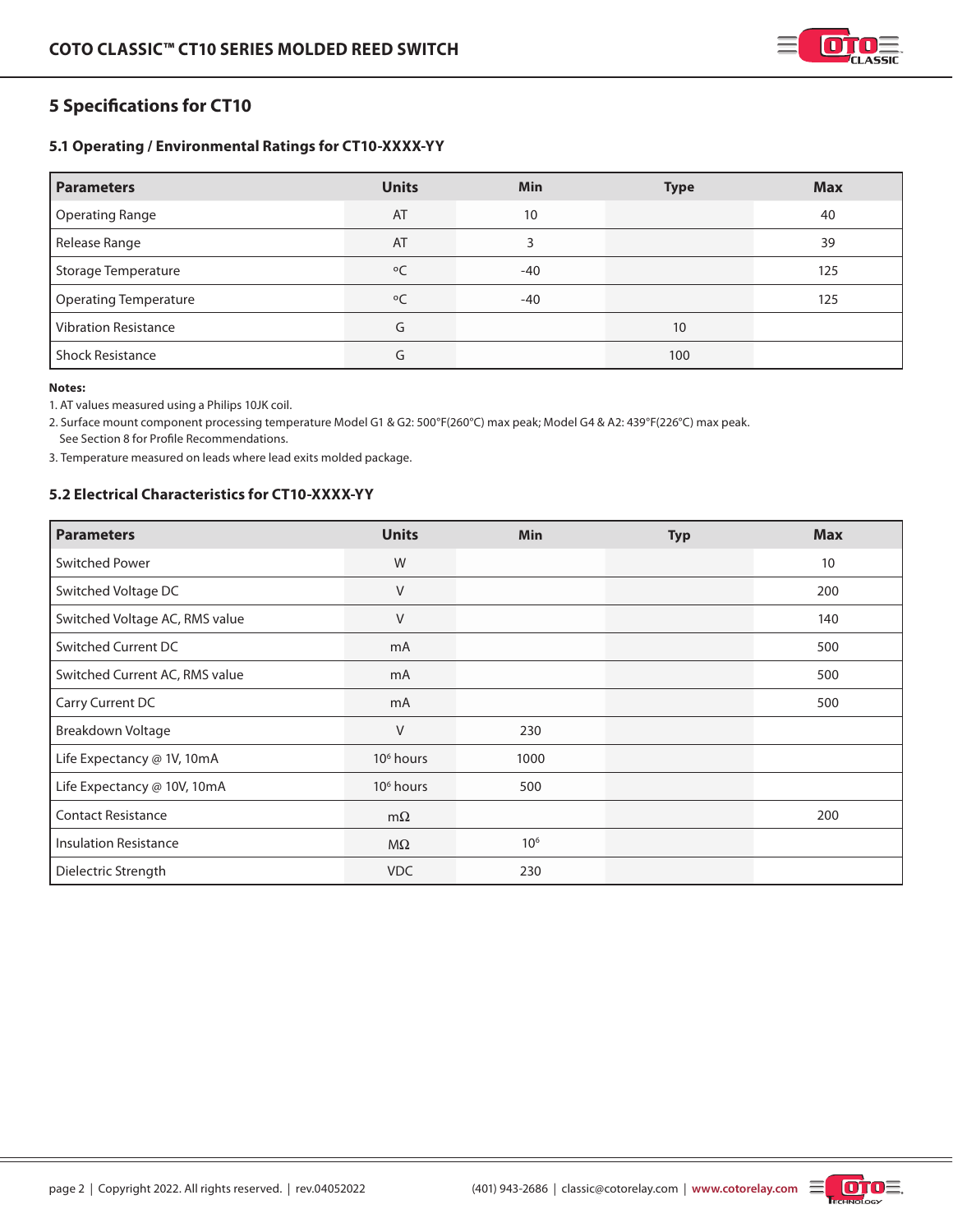

# **5 Specifications for CT10**

## **5.3 Operating Characteristics for CT10-XXXX-YY**

| <b>Part Number</b> | <b>Parameters</b>                       | <b>Units</b> | <b>Min</b> | <b>Typ</b> | <b>Max</b> |
|--------------------|-----------------------------------------|--------------|------------|------------|------------|
| CT10-1020-YY       | <b>Operating Range</b><br>Release Range | AT<br>AT     | 10<br>3    |            | 20<br>19   |
| CT10-1025-YY       | <b>Operating Range</b><br>Release Range | AT<br>AT     | 10<br>3    |            | 25<br>24   |
| CT10-1030-YY       | <b>Operating Range</b><br>Release Range | AT<br>AT     | 10<br>3    |            | 30<br>29   |
| CT10-1040-YY       | <b>Operating Range</b><br>Release Range | AT<br>AT     | 10<br>3    |            | 40<br>39   |
| CT10-1530-YY       | <b>Operating Range</b><br>Release Range | AT<br>AT     | 15<br>3    |            | 30<br>29   |
| CT10-1540-YY       | <b>Operating Range</b><br>Release Range | AT<br>AT     | 15<br>3    |            | 40<br>39   |
| CT10-2030-YY       | <b>Operating Range</b><br>Release Range | AT<br>AT     | 20<br>3    |            | 30<br>29   |
| CT10-2035-YY       | <b>Operating Range</b><br>Release Range | AT<br>AT     | 20<br>3    |            | 35<br>34   |
| CT10-2535-YY       | <b>Operating Range</b><br>Release Range | AT<br>AT     | 25<br>3    |            | 35<br>34   |
| CT10-2540-YY       | <b>Operating Range</b><br>Release Range | AT<br>AT     | 25<br>3    |            | 40<br>39   |

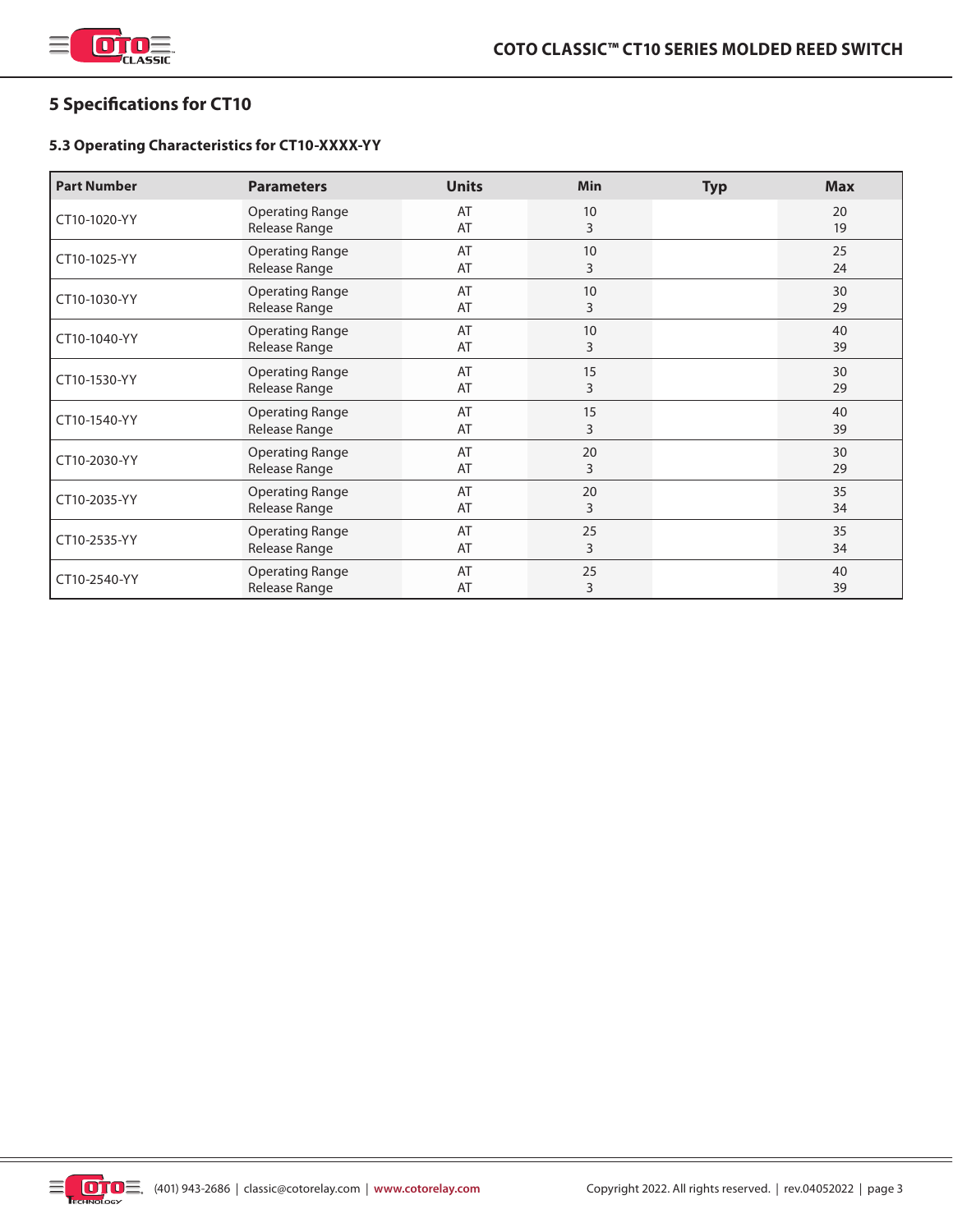

# **6 Dimensions** *Inches (Millimeters)*







### **6.3 CT10-XXXX-G4 6.4 CT10-XXXX-A2**



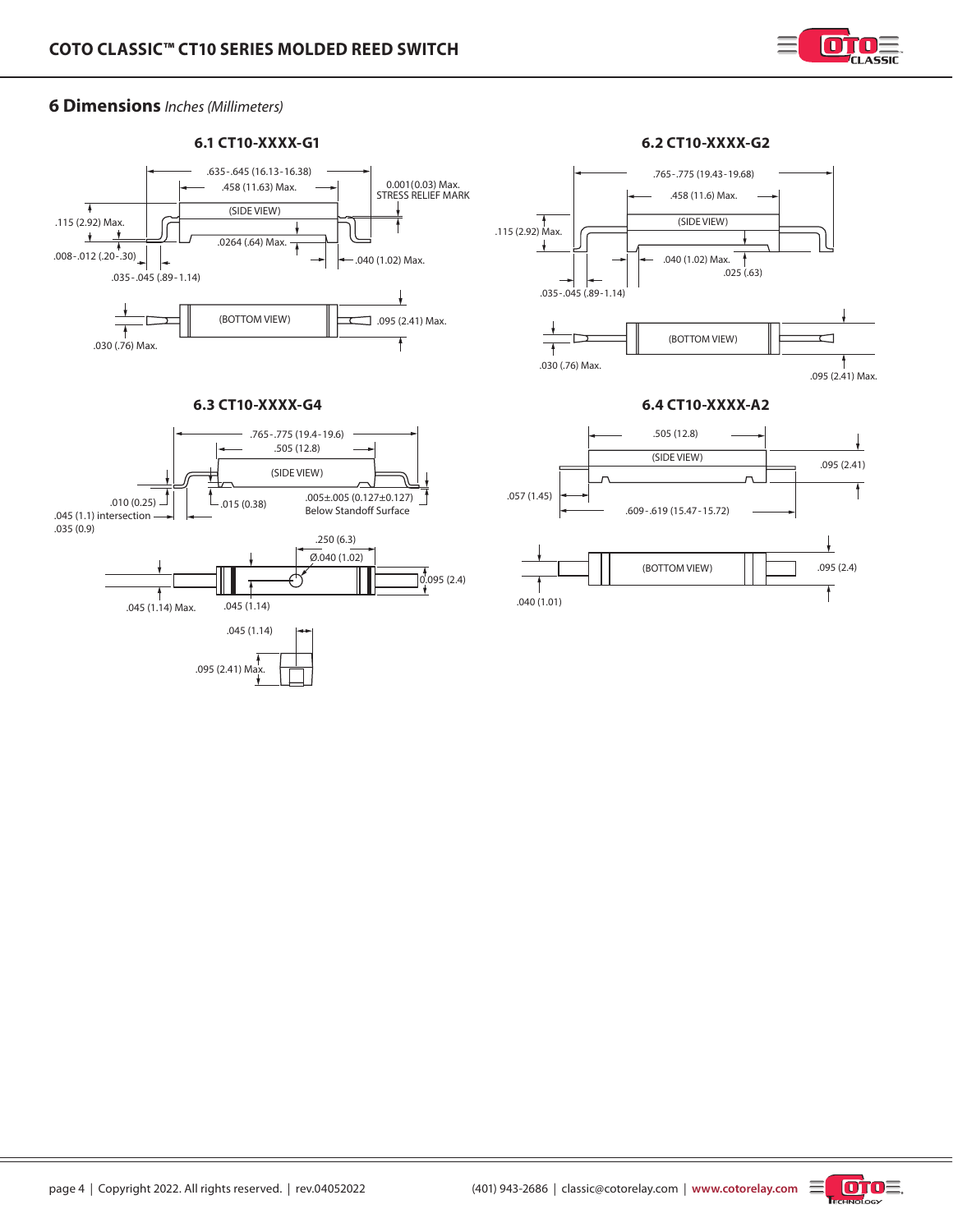

# **7 CT10 Reel & Carrier Tape Packaging**



2. All pocket dimensions are  $\pm .005$ ".



**7.2 CT10-XXXX-G2 and CT10-XXXX-G4 Carrier Tape**



## **7.1 CT10-XXXX-G1 and CT10-XXXX-A2 Carrier Tape**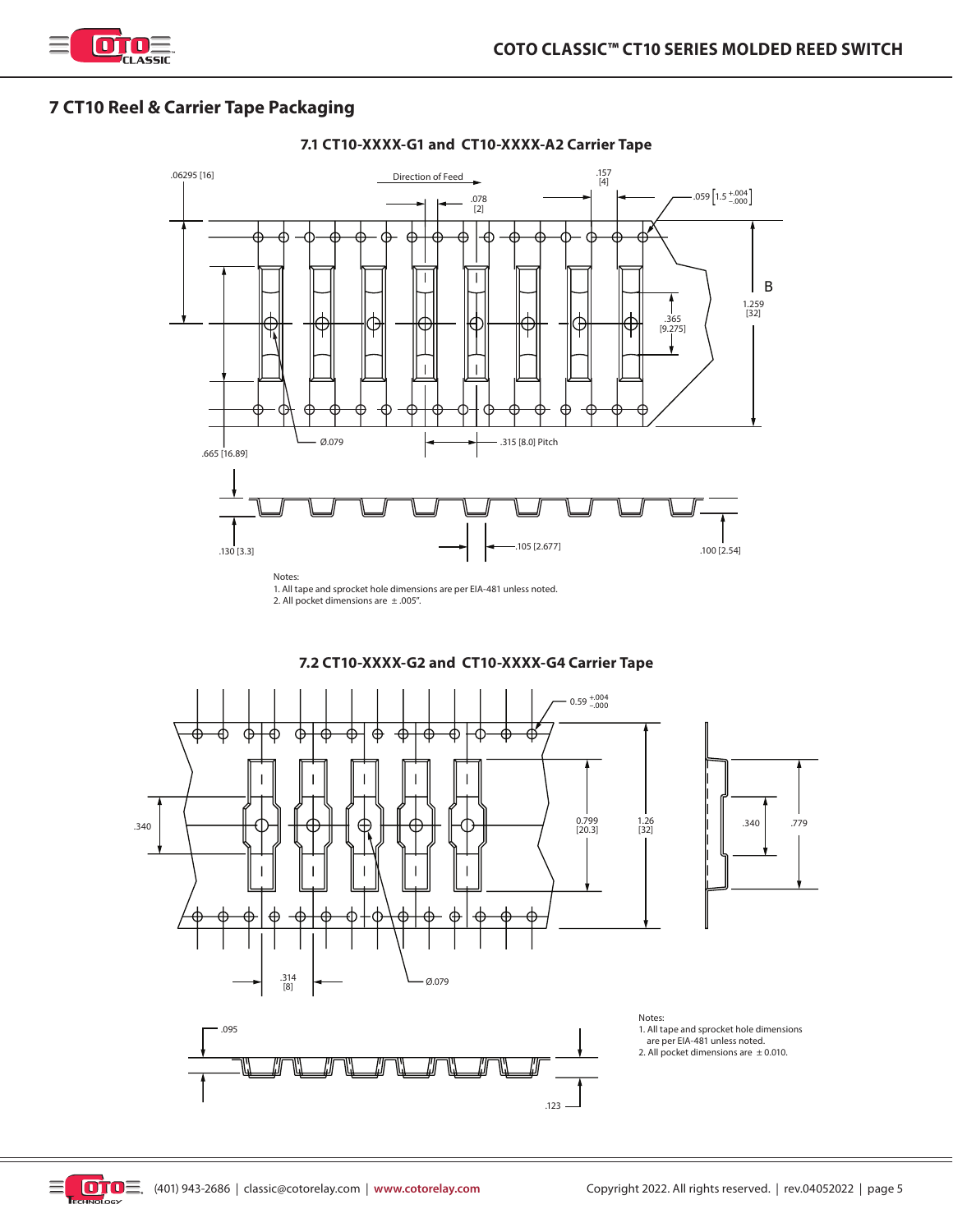

# **7 CT10 Reel & Carrier Tape Packaging**

## **7.3 CT10 Reel Packaging**



## **CT10 Packaging**

Box Dimensions - 14x14x6 inches Fits 1 to 3 reels =  $2000$  to 6000 pcs Weight for 2000 pcs: 1.20 kilos Weight for 6000 pcs: 2.90 kilos

# **8 Recommended Reflow Profile SAC Alloy**



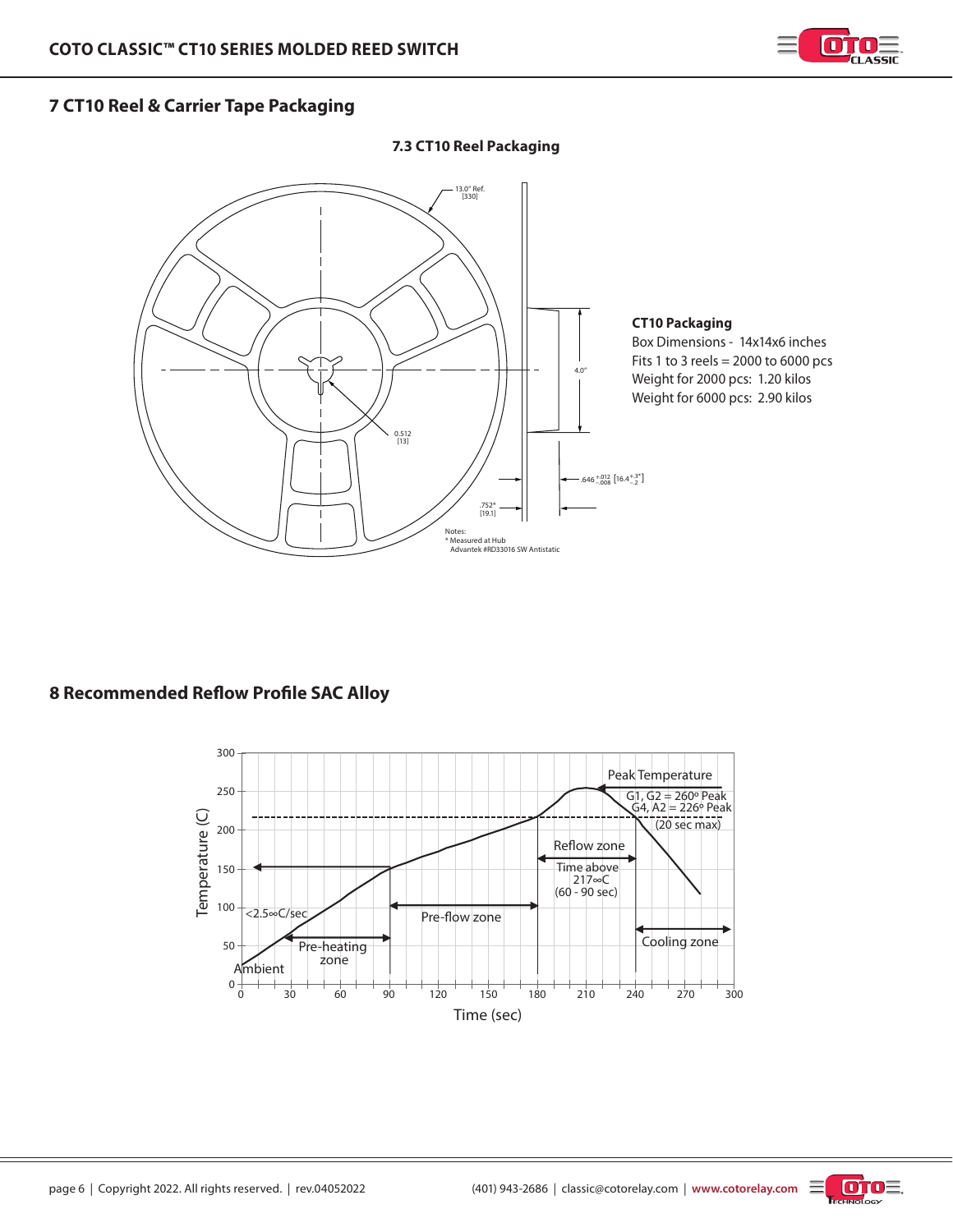

## **9 Recommended Pad Layouts for SMD Reed Switches**

| <b>Model</b> | <b>Lead Type</b> | Fig.# | Dim. A     | Dim. B     | Dim. C    | Dim. D    |
|--------------|------------------|-------|------------|------------|-----------|-----------|
| CT10         | A2               |       | .666/16.92 | .529/13.44 | .069/1.74 | .050/1.27 |
| CT10         | G1               |       | .692/17.57 | .520/13.20 | .086/2.18 | .041/1.04 |
| CT10         | G2               |       | .822/20.87 | .640/16.25 | .091/2.31 | .057/1.45 |
| CT10         | G4               |       | .822/20.87 | .640/16.25 | .091/2.31 | .057/1.45 |

(Dimensions in Inches/Millimeters)



## **10 Glossary of Terms**

**Dry-Reed Switch:** A dry-reed switch is an assembly containing ferromagnetic contact blades, hermetically sealed in a glass envelope and operated by an externally-generated magnetic field, e.g., that from an actuating coil.

**Operate Value:** The ampere turn value at which normally-open contacts close. Lower value reflects higher sensitivity.

**Operate Time:** The operate time is the time between the instant of application of a magnetic field to a dry-reed switch and the instant of the first physical closing of this switch. The operate time does not include bounce time.

**Release Value:** The ampere turn value at which normally-open contacts, held closed by a magnetic field, will reopen as field strength is reduced.

**Release Time:** The release time is the time between the instant of removal of an applied magnetic field to a dry-reed switch and the instant of the first physical opening of this switch. The release time does not include bounce time.

**Bounce:** Bounce is a momentary opening of a switch after initial closing, or a momentary closing after initial opening.

**Bounce Time:** The bounce time is the interval of time between the instant of initial closing (or opening) and the instant of final closing (or opening) of the dry-reed switch.

**Dry-Reed Switch Contact Resistance:** The dry-reed switch contact resistance is the resistance of the dry-reed switch under specified conditions of measurement.

**Saturate Value:** The saturate value is defined as the value of the applied magnetic field at which the dry-reed switch is unaffected by further increase of the applied magnetic field.

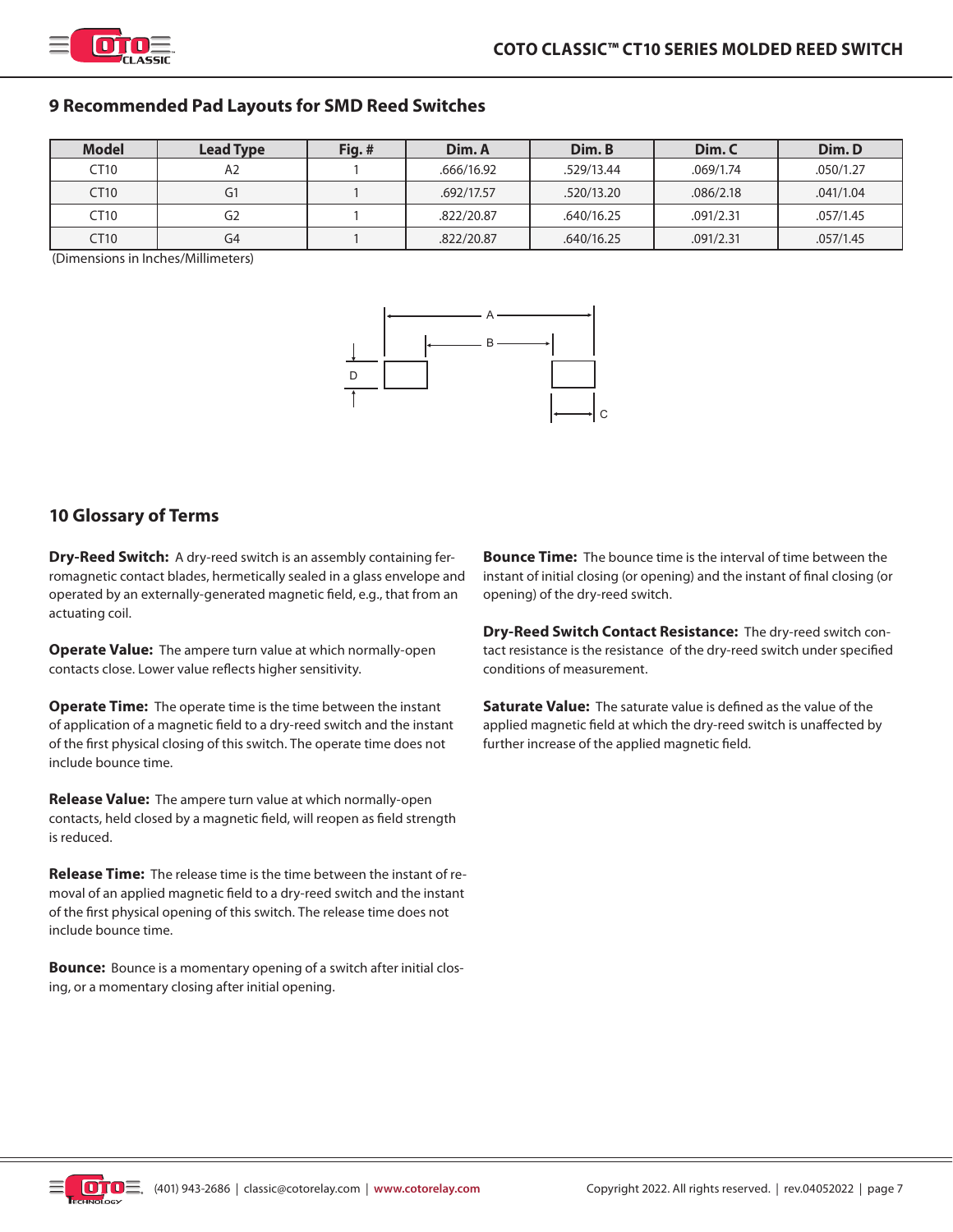

## **11 Reed Switch Characteristics**

#### **Operate and Release Values**

Operate and release values are dependent on the measuring coil, the rate of energization (0.1 AT/ms), the detection of the operate (closing) and the release (opening) moment, the position of the measuring coil relative to the earth's magnetic field and on the environmental conditions.

### **Operate and Release Times**

The operate and release times are dependent mostly on the energization and de-energization rate. They are proportional to the R/L time of the coil. Operate time is inversely proportional to the ratio of energization to operate value. Release time is proportional to the ratio of energization to release value.

#### **Bounce Time**

The bounce time is almost independent of the energization, however, a high energization gives a somewhat shorter bounce time. The bounce time is dependent on the current to be switched; above approximately 100 mA the bounce time is almost zero.

#### **Contact Resistance**

The contact resistance is dependent on the wire composition, wire diameter, energization and contact layer. The published contact resistance is measured with an open contact voltage of 20 mV and a current through the closed contacts of 10 mA, using the 4-point method (Kelvin method). Distance between measuring points for all switch types is 41 mm.

### **Breakdown Voltage**

The breakdown voltage depends on the gap between the contact blades, kind of gas filling, gas pressure, material of the contact layer and the availability of free electrons in the gas. The first three items are set by the design of a particular reed switch. The last item is very dependent on ambient conditions. Therefore minimum values are given in the published data.

#### **Insulation Resistance**

The insulation resistance is dependent on the condition of the inside of the glass envelope and on the environment, e.g. relative humidity, conducting layers on the outside of the glass envelope.

### **Life Expectancy**

The life of a dry-reed switch is influenced by the contact layer, the mechanical characteristics of the reed switch blade, the load, the load circuit parameters and the applied magnetic field. The contact layer and the blade characteristics are determined by the manufacturer. Load, load circuit parameters and magnetic field are determined by the user. The load should be within the maximum published values. The load circuit parameters (wiring capacitance and inductance), should be kept as low as possible and the applied magnetic field must be stronger than necessary for obtaining the maximum operate value.

**Remark:** Due to the influence of the load circuit on contact resistance and sticking, and also the influence of the applied magnetic field and used coil or magnet, life-test information can only be compared when it is the result of testing under exactly the same conditions (test equipment).

#### **Coils:**

The electrical characteristics are measured using either the NARM1 coil or the 10JK coil. Using another coil may change these characteristics. The measuring method e.g. speed, detection and the position of the coil with respect to the earth's magnetic field may also affect the characteristics. The definitions of the NARM1 coil and the 10JK coil are as follows:

10JK Coil: 10000 turns of 47 SWG single enameled copper wire on an elliptical coil former of 12.5 mm winding length.

NARM 1 Coil: 5000 turns of 46 AWG single enameled copper wire on an elliptical coil former of 10.4 mm winding length.

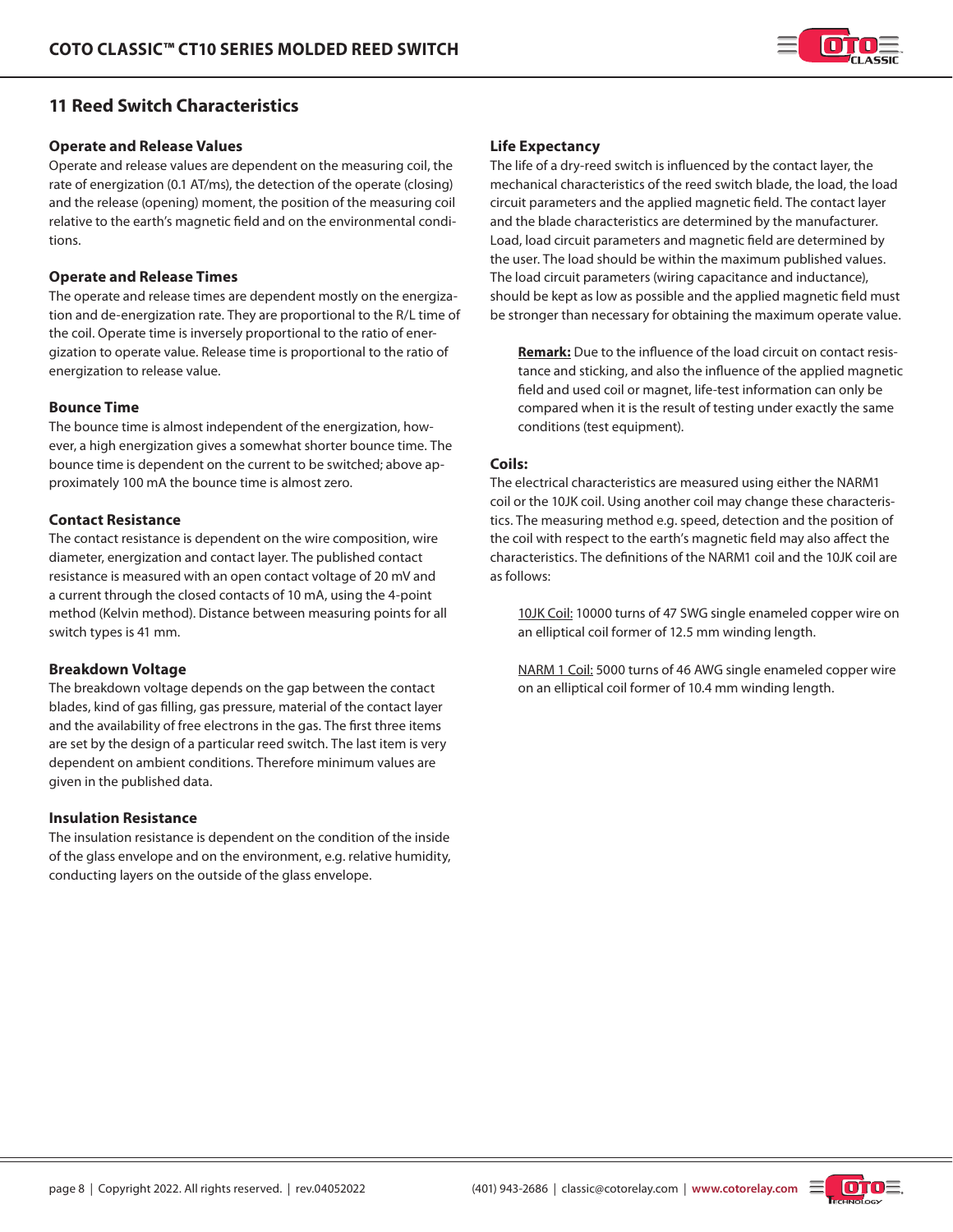

## **12 Reed Switch Operation Methods**

### **Operation Using a Coil**

Figures 12.1, 12.2 and 12.3 illustrate the various methods of operating the switch using a coil.

With the method given in Fig. 12.3, the dry-reed switch and/or permanent magnet can be placed either within or outside the coil.

### **12.1: A dry-reed switch mounted within a coil**



#### **12.2: A dry-reed switch mounted outside a coil**



### **12.3: A dry-reed switch biased by a permanent magnet and operated by a coil**



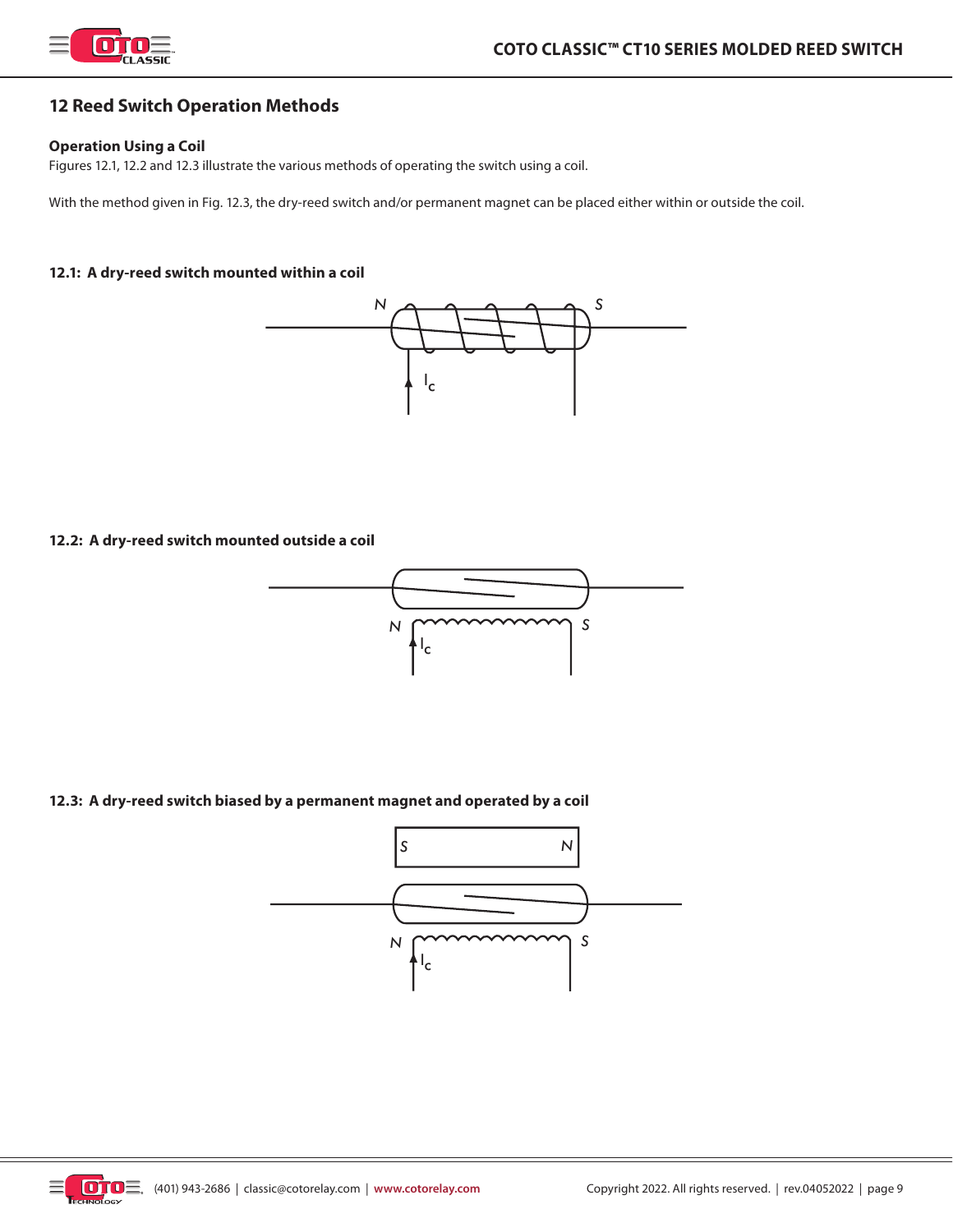

# **13 Operation Using a Permanent Magnet**

Permanent magnets are also often used to operate dry-reed switches. Figures 13.1, 13.2, 13.3 and 13.4 illustrate the various methods available.







**<sup>13.3:</sup> Movement, with the magnetic field perpendicular to the dry-reed switch**



**13.2: Rotational movement with a bar shaped permanent magnet**



**13.4: Rotational movement with two or more pole ring magnets**

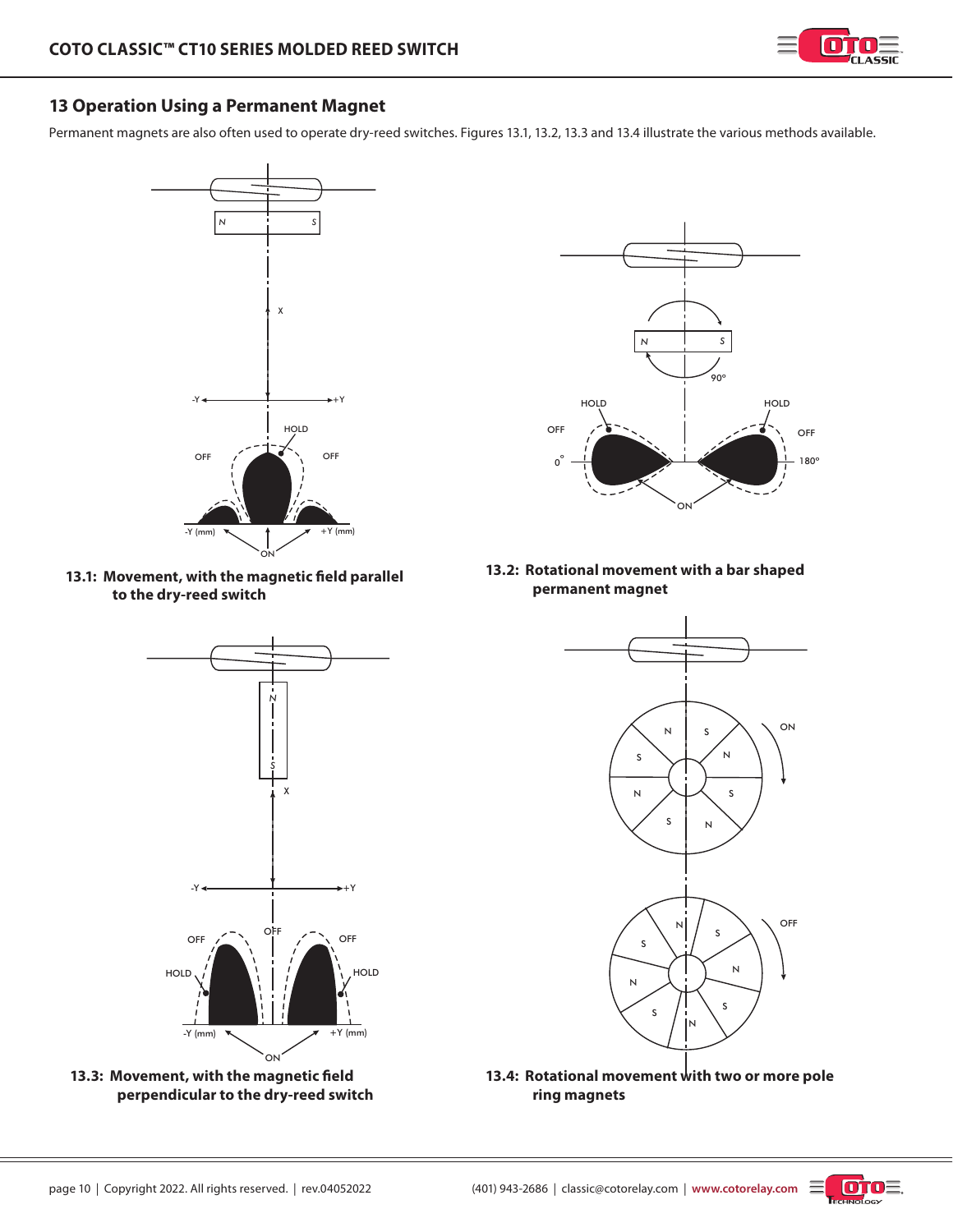

## **14 Shielding**

Ferromagnetic materials which shunt the magnetic fields may be used to shield a dry-reed switch (see Fig. 14.1).

### **14.1: Shielding a magnetically operated switch**



## **15 Magnetic Application**

There are many applications for dry-reed switches used in combination with a permanent magnet. Figure 15.1 shows the relationship between the Gauss values of a permanent magnet and the AT values of Coto dry-reed switches in the Philips Standard Coil. It enables the customer to determine which reed switch AT range can be used in combination with a specific permanent magnet. Please note that this relationship is an approximation specifically for Coto dry-reed switches only.



### **15.1: Relationship between the field strength of a permanent magnet and the ampere-turn values of Coto reed switches in the Philips Standard Coil**